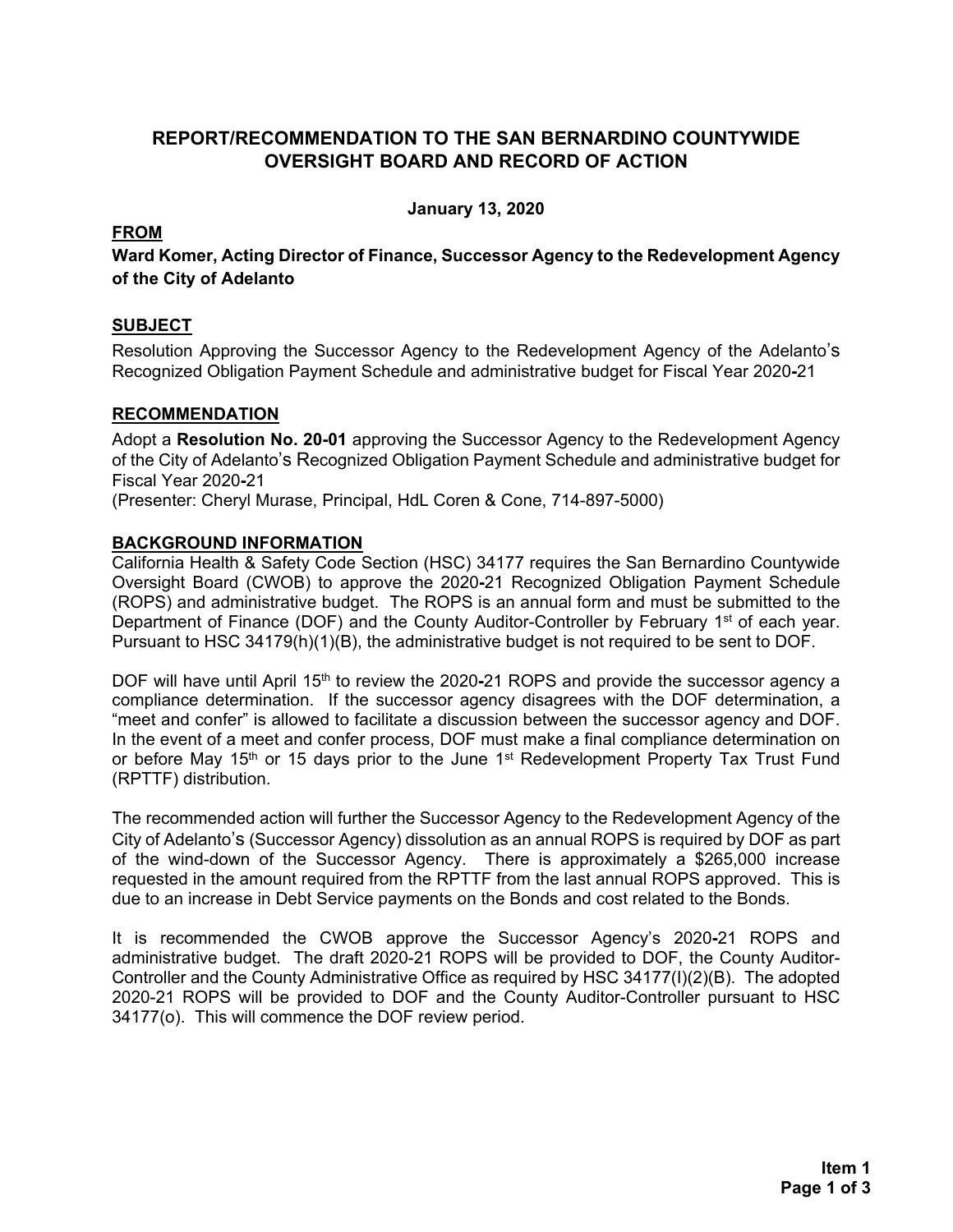**Resolution Approving the Successor Agency to the Redevelopment Agency of the Adelanto's Recognized Obligation Payment Schedule and administrative budget for Fiscal Year 2020-21 January 13, 2020**

#### **ATTACHMENTS**

Attachment A – Resolution Attachment B – ROPS for Fiscal Year 2020-21 Attachment C – Administrative budget for Fiscal Year 2020-21

### **REVIEW BY OTHERS**

This item has been reviewed by Community Development and Housing Agency December 17, 2019 and San Bernardino Countywide Oversight Board Legal Counsel on December 26, 2019.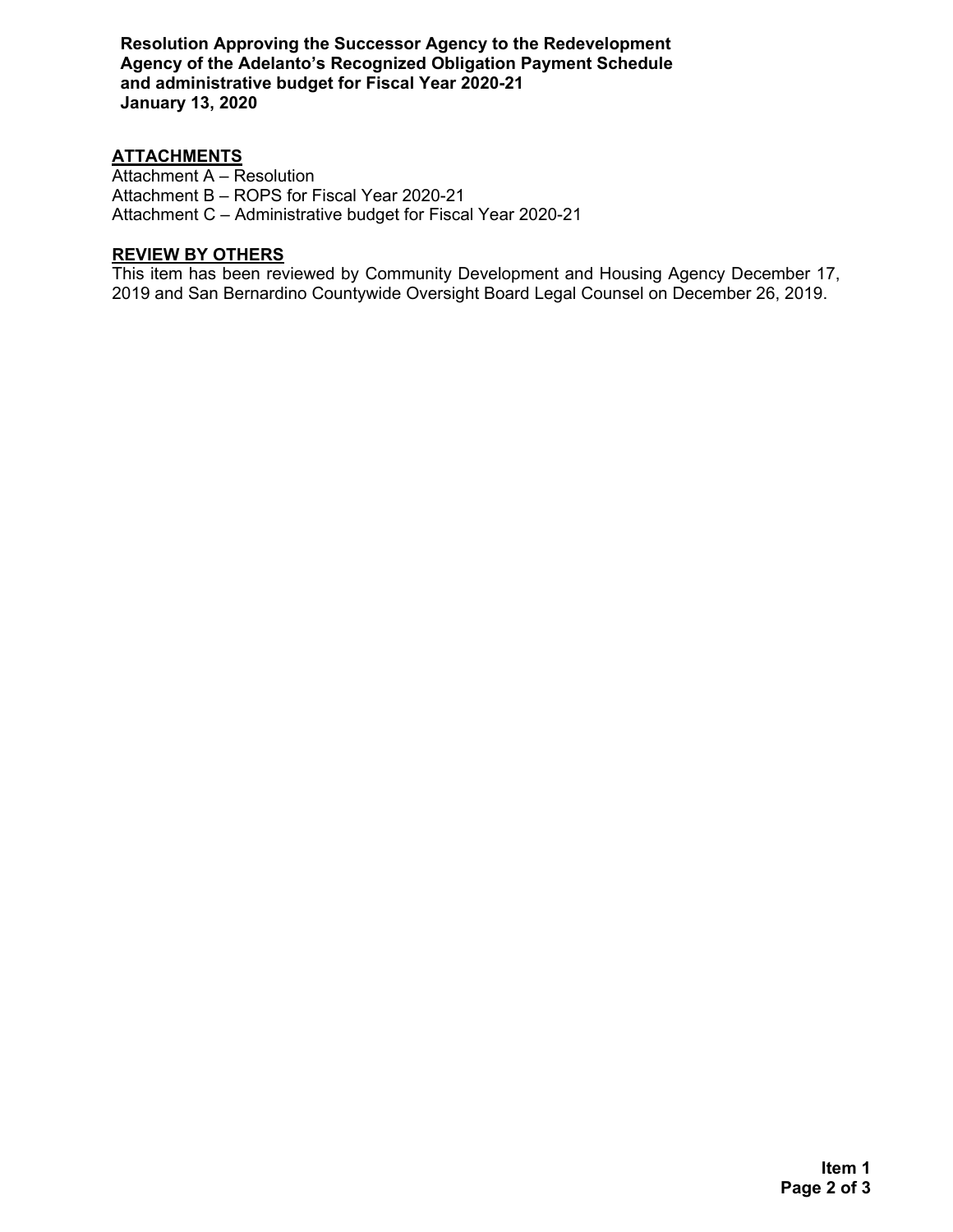**Resolution Approving the Successor Agency to the Redevelopment Agency of the Adelanto's Recognized Obligation Payment Schedule and administrative budget for Fiscal Year 2020-21 January 13, 2020**

Record of Action of the San Bernardino Countywide Oversight Board

#### **APPROVED**

Moved: Acquanetta Warren Seconded: Richard DeNava Ayes: Richard DeNava, Kenneth Miller, Cindy Saks, Lawrence Strong, Acquanetta Warren, David Wert Absent: Mario Vasquez

Lynna Monell, SECRETARY

 $BY$  mana / 1prell

DATED: January 13, 2020



cc: File- San Bernardino Countywide Oversight Board

la 01/15/2020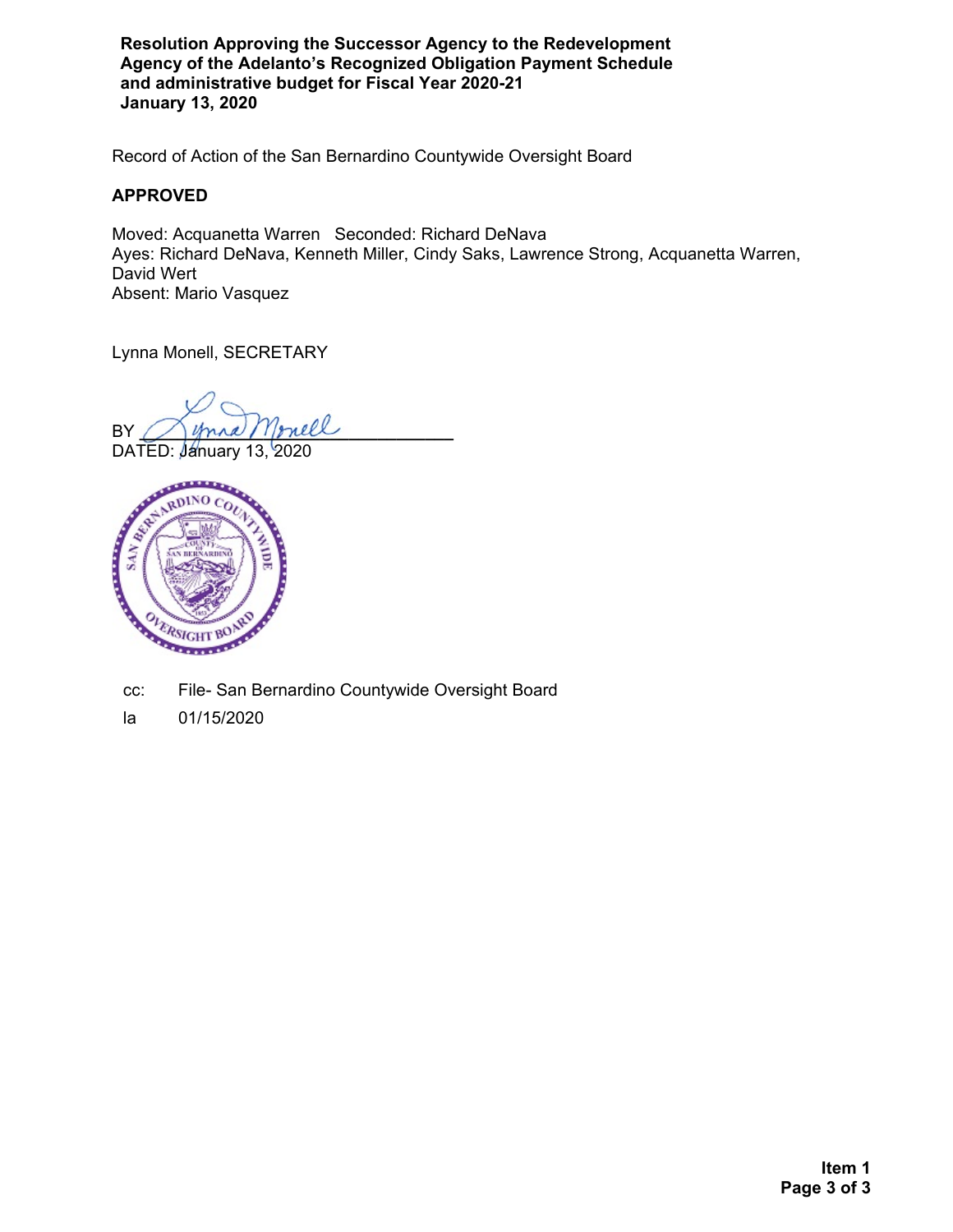#### RESOLUTION NO. 2020-01

#### RESOLUTION OF THE SAN BERNARDINO COUNTYWIDE OVERSIGHT **BOARD ADOPTING THE SUCCESSOR AGENCY TO THE** REDEVELOPMENT AGENCY OF THE CITY OF ADELANTO'S **RECOGNIZED OBLIGATION PAYMENT SCHEDULE AND ADMINISTRATIVE BUDGET FOR FISCAL YEAR 2020-21**

On Monday, January 13, 2020 on motion of San Bernardino Countywide Oversight Board Member Warren, duly seconded by San Bernardino Countywide Oversight Board Member DeNava and carried, the following resolution is adopted by the San Bernardino Countywide Oversight Board, State of California.

WHEREAS, California Health and Safety Code Section (HSC) 34179(e) requires all action items of the San Bernardino Countywide Oversight Board be accomplished by resolution; and

WHEREAS, HSC 34177 requires the San Bernardino Countywide Oversight Board to approve the Recognized Obligation Payment Schedule (ROPS) and administrative budget; and

WHEREAS, pursuant to HSC 34177(o), the deadline for submitting the ROPS for Fiscal Year 2019-20 to the Department of Finance is February 1, 2020.

NOW, THEREFORE, the San Bernardino Countywide Oversight Board hereby resolves, determines and orders as follows:

Section 1. The foregoing recitals are true and correct.

Section 2. The Successor Agency to the Redevelopment Agency of City of Adelanto's ROPS and administrative budget for Fiscal Year 2020-21 in the form presented, together with such changes thereto as may be approved by the San Bernardino Countywide Oversight Board, are hereby approved.

Section 3. This resolution shall take effect from and after the date of its passage and adoption.

PASSED AND ADOPTED by the San Bernardino Countywide Oversight Board, State of California, by the following vote:

- AYES: OVERSIGHT BOARD MEMBER: Richard DeNava, Kenneth Miller, Cindy Saks, Lawrence Strong, Acquanetta Warren, David Wert
- NOES: **OVERSIGHT BOARD MEMBER: None**

\* \* \* \* \*

ABSENT: **OVERSIGHT BOARD MEMBER: Mario Vasquez**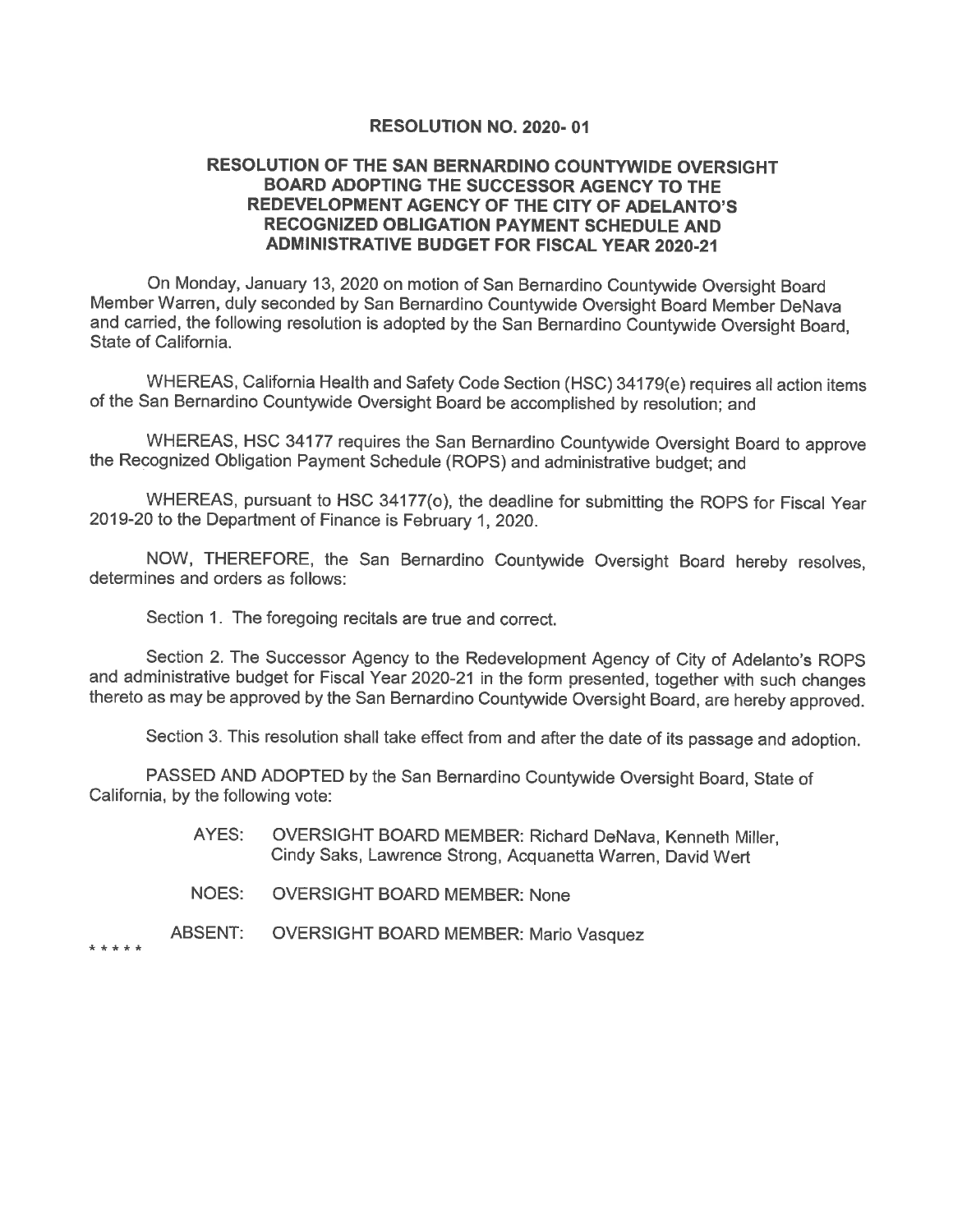# **STATE OF CALIFORNIA**

SS.

 $\lambda$ 

 $\mathcal{F}$ 

COUNTY OF SAN BERNARDINO  $\lambda$ 

I, LYNNA MONELL, Secretary to the San Bernardino Countywide Oversight Board, State of California, hereby certify the foregoing to be a full, true and correct copy of the record of the action taken by the Countywide Oversight Board, by vote of the members present, as the same appears in the Official Minutes of said Board at its meeting of January 13, 2020. #1LA

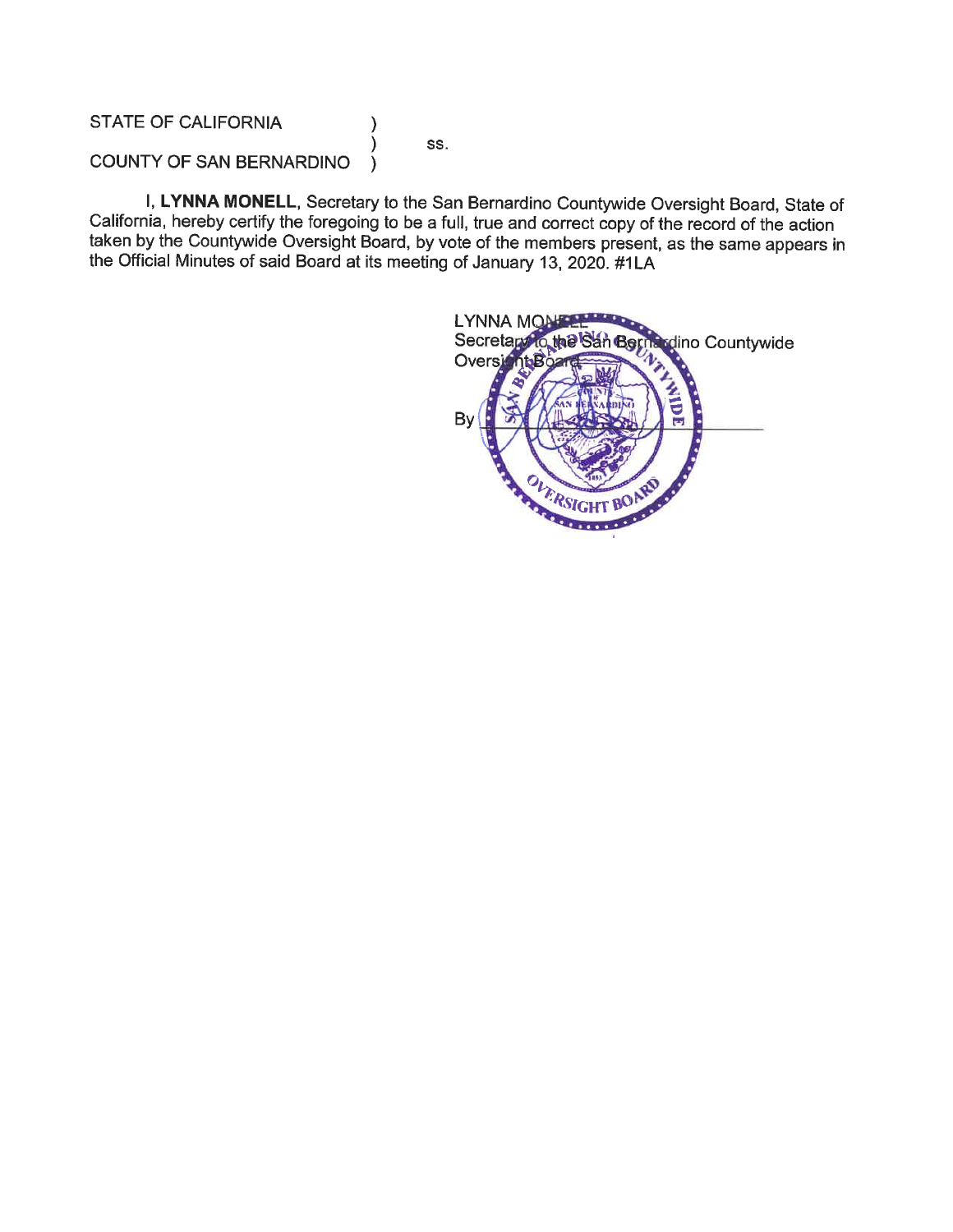#### Recognized Obligation Payment Schedule (ROPS 20-21) - Summary Filed for the July 1, 2020 through June 30, 2021 Period

**Successor Agency:** Adelanto County: San Bernardino

|    | Current Period Requested Funding for Enforceable Obligations (ROPS Detail) | 20-21A Total<br>(July - December) | 20-21B Total<br>(January - June) |                          | ROPS 20-21 Total |
|----|----------------------------------------------------------------------------|-----------------------------------|----------------------------------|--------------------------|------------------|
|    |                                                                            |                                   |                                  |                          |                  |
| A  | Enforceable Obligations Funded as Follows (B+C+D):                         | 2,489,024 \$                      |                                  | - S                      | 2,489,024        |
| B  | <b>Bond Proceeds</b>                                                       | $\sim$                            |                                  | $\overline{\phantom{0}}$ |                  |
| C. | Reserve Balance                                                            | 2,489,024                         | $\overline{\phantom{a}}$         |                          | 2,489,024        |
| D  | Other Funds                                                                | $\overline{\phantom{0}}$          |                                  |                          |                  |
| E  | Redevelopment Property Tax Trust Fund (RPTTF) (F+G):                       | 3,855,826                         | 1,807,315 \$                     |                          | 5,663,141        |
| F. | <b>RPTTF</b>                                                               | 3,730,826                         | 1,682,315                        |                          | 5,413,141        |
| G  | <b>Administrative RPTTF</b>                                                | 125,000                           | 125,000                          |                          | 250,000          |
| н  | <b>Current Period Enforceable Obligations (A+E):</b>                       | $6,344,850$ \$                    | 1,807,315 \$                     |                          | 8,152,165        |
|    |                                                                            |                                   |                                  |                          |                  |

Certification of Oversight Board Chairman:

Pursuant to Section 34177 (o) of the Health and Safety code, I hereby certify that the above is a true and accurate Recognized Obligation Payment Schedule for the above named successor agency.

Mirman Name Title  $-20.20$  $/s/$ Signature Date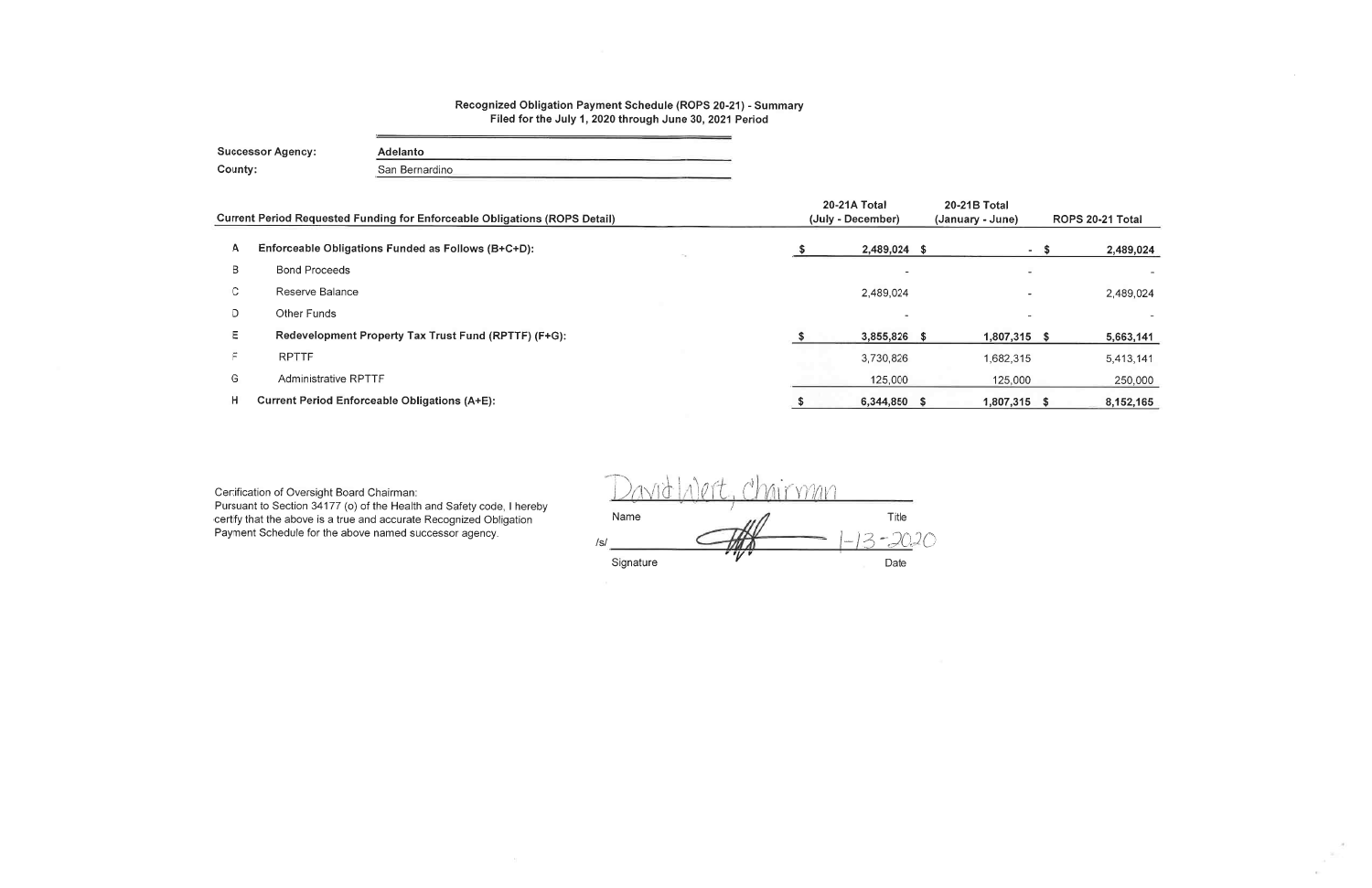|                       |                                                                                              |                                                        |                       |                                         |                                          |                                                                                     |                 |                          |                                |                                         | Adelanto Recognized Obligation Payment Schedule (ROPS 20-21) - ROPS Detail |                          |                                           |              |                                          |               |                 |                         |              |                               |                               |
|-----------------------|----------------------------------------------------------------------------------------------|--------------------------------------------------------|-----------------------|-----------------------------------------|------------------------------------------|-------------------------------------------------------------------------------------|-----------------|--------------------------|--------------------------------|-----------------------------------------|----------------------------------------------------------------------------|--------------------------|-------------------------------------------|--------------|------------------------------------------|---------------|-----------------|-------------------------|--------------|-------------------------------|-------------------------------|
|                       |                                                                                              |                                                        |                       |                                         |                                          |                                                                                     |                 |                          |                                | July 1, 2020 through June 30, 2021      |                                                                            |                          |                                           |              |                                          |               |                 |                         |              |                               |                               |
|                       |                                                                                              |                                                        |                       |                                         |                                          |                                                                                     |                 |                          |                                | (Report Amounts in Whole Dollars)       |                                                                            |                          |                                           |              |                                          |               |                 |                         |              |                               |                               |
|                       |                                                                                              |                                                        |                       |                                         |                                          |                                                                                     |                 |                          |                                |                                         |                                                                            |                          |                                           |              |                                          |               |                 |                         |              |                               |                               |
| $\overline{A}$        | $\mathbf{B}$                                                                                 | $\mathbf{C}$                                           | $\mathsf{D}$          | E                                       |                                          | $\mathbf{G}$                                                                        | H               |                          | J                              | к                                       | <b>M</b>                                                                   |                          | $\circ$                                   |              | $\mathsf Q$                              | R             |                 |                         |              |                               | W                             |
|                       |                                                                                              |                                                        |                       |                                         |                                          |                                                                                     |                 |                          |                                |                                         |                                                                            | 20-21A (July - December) |                                           |              |                                          |               |                 | 20-21B (January - June) |              |                               |                               |
|                       |                                                                                              |                                                        |                       |                                         |                                          |                                                                                     |                 |                          |                                |                                         |                                                                            | <b>Fund Sources</b>      |                                           |              |                                          |               |                 | <b>Fund Sources</b>     |              |                               |                               |
|                       |                                                                                              |                                                        |                       | Contract/Agreement   Contract/Agreement |                                          |                                                                                     |                 | <b>Total Outstanding</b> |                                |                                         |                                                                            |                          |                                           |              | 20-21A                                   |               |                 |                         |              |                               | 20-21B                        |
| Item #                | Project Name/Debt Obligation                                                                 | Obligation Type                                        | <b>Execution Date</b> | Termination Date                        | Payee                                    | Description/Project Scope                                                           | Project Area    | Debt or Obligation       |                                |                                         | Retired ROPS 20-21 Total Bond Proceeds<br>Reserve Balance                  | Other Funds              | <b>RPTTF</b>                              | Admin RPTTF  | Total                                    | Bond Proceeds | Reserve Balance | Other Funds             | <b>RPTTF</b> | Admin RPTTF                   | Total                         |
|                       | 1 Adelanto Improvement Project.                                                              | Bonds Issued On or Before                              | 1/1/1993              | 6/30/2024                               | rustee-Union Bank                        | Finance costs of Redevelopment Plan Project Area 95                                 |                 | 87,814,298<br>4,901,100  | $N =$ $\sqrt{S}$               | $\frac{1}{5}$ 8,152,165 \$<br>2.334.888 | 2,489,024<br>1.108.113                                                     |                          | 3,730,826<br>0 <sup>15</sup><br>1.226,775 | $125,000$ \$ | 6,344,850<br>2.334.888<br>- \$           |               |                 |                         | 1,682,315    | $125,000$ \$                  | 1,807,315                     |
|                       | Adelanto Public Financing Authority,<br>Local Agency 1995A Taxable                           | Bond Reimbursement<br>Agreements                       | 1/9/1996              | 6/30/2026                               | Trustee-Union Bank                       | Various Agency Activities                                                           | roject Area 95  | 3,437,400                | N                              | 265,680                                 |                                                                            | 88,560                   | 88,560                                    |              | 177,120<br>S.                            |               |                 |                         | 88,560       |                               | 88,560                        |
|                       | Subordinated Revenue Bonds                                                                   |                                                        |                       |                                         |                                          |                                                                                     |                 |                          |                                |                                         |                                                                            |                          |                                           |              |                                          |               |                 |                         |              |                               |                               |
|                       | Adelanto Public Financing Authority, Bond Reimbursement                                      |                                                        | 1/9/1996              | 6/30/2026                               | Trustee-Union Bank                       |                                                                                     |                 |                          |                                |                                         |                                                                            |                          |                                           |              |                                          |               |                 |                         |              |                               |                               |
|                       | Local Agency Second Subordinated Agreements                                                  |                                                        |                       |                                         |                                          | Various Agency Activities                                                           | Project Area 95 | 15,217,285               |                                | N \$ 2,364,744                          | 586,903                                                                    |                          | 1,172,151                                 |              | \$ 1,759,054                             |               |                 |                         | 605,690      |                               | 605,690                       |
|                       | 1995B Revenue Bonds                                                                          |                                                        |                       |                                         |                                          |                                                                                     |                 |                          |                                |                                         |                                                                            |                          |                                           |              |                                          |               |                 |                         |              |                               |                               |
|                       | Adelanto Public Financing Authority, Bond Reimbursement                                      |                                                        | 1/9/1996              | 6/30/2026                               | Trustee-Union Bank                       | Various Agency Activities                                                           | Project Area 95 | 16,619,692               | N                              | \$2,489,723                             | 535,148                                                                    |                          | 1,115,425                                 |              | \$ 1,650,573                             |               |                 |                         | 839,150      |                               | 839,150<br>$\mathsf{s}$       |
|                       | Local Agency Third Subordinated<br>1995C Revenue Bonds                                       | Agreements                                             |                       |                                         |                                          |                                                                                     |                 |                          |                                |                                         |                                                                            |                          |                                           |              |                                          |               |                 |                         |              |                               |                               |
|                       |                                                                                              |                                                        |                       |                                         |                                          |                                                                                     |                 |                          |                                |                                         |                                                                            |                          |                                           |              |                                          |               |                 |                         |              |                               |                               |
|                       | Adelanto Improvement Project,<br>Area No.3. 2007 Bonds                                       | Bonds Issued On or Before<br>12/31/10                  | 12/19/2007            | 9/1/2037                                | Trustee-Union Bank                       | Economic Development along HWY                                                      | Project Area 3  | 4,489,430                | N                              | 421,130<br> s                           | 170,300                                                                    |                          | 125,415                                   |              | 295,715<br>$\sqrt{2}$                    |               |                 |                         | 125,415      |                               | 125,41<br>$\mathbf{s}$        |
|                       | County of San Bernardino Tax                                                                 | City/County Loan (Prior                                | 6/18/2005             | 6/30/2014                               | County                                   | 395<br>Tax Increment loan per settlement and Various projects                       |                 | 38,144,206               | N                              | ΙS                                      |                                                                            |                          |                                           |              | ∣s.                                      |               |                 |                         |              |                               |                               |
|                       | ncrement Loan                                                                                | 06/28/11), Other                                       |                       |                                         |                                          | loan agreement                                                                      |                 |                          |                                |                                         |                                                                            |                          |                                           |              |                                          |               |                 |                         |              |                               |                               |
|                       | Internicuntain Power Agency<br>Settlement Agreement                                          | Litigation                                             | 6/15/2005             | 6/30/2014                               |                                          | Settle Agreement                                                                    | 80-1 Amended    | 1,989,390                | N.                             |                                         |                                                                            |                          |                                           |              | <b>S</b>                                 |               |                 |                         |              |                               |                               |
|                       | Note Payable to City of Adelanto                                                             | City/County Loan (Prior                                | 1/1/2003              | 6/30/2014                               | City                                     | Note Payable to City for original                                                   |                 | 2,524,245                | N                              |                                         |                                                                            |                          |                                           |              |                                          |               |                 |                         |              |                               |                               |
|                       | 9 Administration Allowance                                                                   | 06/28/11), Other<br>Admin Costs                        | 2/1/2012              | 6/30/2049                               | City of Adelanto                         | formation costs<br>Admin Allowance                                                  | Admin           | 250,000                  | $N$ $\sqrt{S}$                 | 250,000                                 |                                                                            |                          |                                           | $125,000$ \$ | 125,000                                  |               |                 |                         |              |                               |                               |
|                       | 10 Audit Fees                                                                                | Admin Costs                                            | 2/1/2012              | 6/30/2049                               | Moss, Levy, Hartzheim                    | Annual Audit                                                                        | Admin           |                          | $N$ $\sqrt{s}$                 |                                         |                                                                            |                          |                                           |              | - 5                                      |               |                 |                         |              | $125,000$ \$                  | 125,00                        |
|                       | 11 Bond Admin<br>12 Legal Fees                                                               | Fees<br>Admin Costs                                    | 2/1/2012<br>2/1/2012  | 9/1/2037<br>6/30/2049                   | Union Bank<br>Rutan & Tucker             | <b>Trustee of Bonds</b><br>Legal Consulting                                         | Admin<br>Admin  | 153,000                  | $N$ $\sqrt{S}$<br>$N$ $S$      | 18,500                                  |                                                                            |                          | 2,500                                     |              | <b>S</b><br>2,500                        |               |                 |                         | 16,000       |                               | 16,000<br>$\vert$ s           |
|                       | 15 Adelanto Improvement Project 3                                                            | nprovement/Infrastructure 1/1/2014                     |                       | 0/2014                                  | arious Contractors                       | improvements developments on 395                                                    | Project 3       |                          |                                |                                         |                                                                            |                          |                                           |              | $\sqrt{s}$<br>$\sim$                     |               |                 |                         |              |                               | l s<br>$\sqrt{2}$             |
|                       | 16 Adelanto Public Financing Authority, RPTTF Shortfall<br>Local Agency Taxable Subordinated |                                                        | 1/9/1996              | 6/30/2026                               | Trustee-Union Bank                       | Various Agency Activities                                                           | 95              |                          | N                              | $\frac{1}{2}$                           |                                                                            |                          |                                           |              | S                                        |               |                 |                         |              |                               |                               |
|                       | Revenue Bonds                                                                                |                                                        |                       |                                         |                                          |                                                                                     |                 |                          |                                |                                         |                                                                            |                          |                                           |              |                                          |               |                 |                         |              |                               |                               |
|                       | 7 Adelanto Public Financing Authority, RPTTF Shortfall                                       |                                                        | 1/9/1996              | 6/30/2026                               | Trustee-Union Bank                       | Various Agency Activities                                                           |                 |                          |                                |                                         |                                                                            |                          |                                           |              |                                          |               |                 |                         |              |                               |                               |
|                       | Local Agency Second Subordinated                                                             |                                                        |                       |                                         |                                          |                                                                                     |                 |                          | $N \quad$ \$                   |                                         |                                                                            |                          |                                           |              | $\mathbb{S}$                             |               |                 |                         |              |                               |                               |
|                       | Revenue Bonds<br>Adelanto Improvement Project,                                               | RPTTF Shortfall                                        | 12/19/2007            | 9/1/2008                                | Trustee-Union Bank                       |                                                                                     |                 |                          |                                |                                         |                                                                            |                          |                                           |              |                                          |               |                 |                         |              |                               |                               |
|                       | Area No.3                                                                                    |                                                        |                       |                                         |                                          | Economic Development along HWY                                                      |                 |                          | N.                             | $\vert s \vert$                         |                                                                            |                          |                                           |              | $\mathbf{s}$                             |               |                 |                         |              |                               |                               |
|                       |                                                                                              |                                                        |                       |                                         |                                          |                                                                                     |                 |                          |                                |                                         |                                                                            |                          |                                           |              |                                          |               |                 |                         |              |                               |                               |
|                       | 25 Long Range Property Plan                                                                  | <b>Property Dispositions</b>                           | 3/1/2014              | 12/31/2014                              | Kosmont Companies                        | Property Management Plans                                                           |                 |                          | $N$ 3                          |                                         |                                                                            |                          |                                           |              | $\mathsf{S}$                             |               |                 |                         |              |                               |                               |
|                       | 27 Long Range Property Plan<br>28 Administrative Reimbursement                               | <b>Property Dispositions</b><br><b>RPTTF Shortfall</b> | /1/2014<br>1/3/2017   | 12/31/2014<br>6/30/2049                 | <b>Title Company</b><br>City of Adelanto | Pull titles for various properties<br>Loan to cover shortfall in Administrative All |                 |                          | N<br>$N$ $\sqrt{S}$            | $\mathbf{S}$                            |                                                                            |                          |                                           |              | ⊪s                                       |               |                 |                         |              |                               | li Si                         |
|                       |                                                                                              |                                                        |                       |                                         |                                          | Expense                                                                             |                 |                          |                                |                                         |                                                                            |                          |                                           |              |                                          |               |                 |                         |              |                               |                               |
|                       | 29 Bonds Annual Continuing Disclosure   Fees                                                 |                                                        | 12/7/2016             | 9/1/2037                                | HdL Coren & Cone                         | Annual Disclosure & Dissemination                                                   |                 | 88,550                   | N                              | $\sqrt{S}$<br>7,500                     |                                                                            |                          |                                           |              | $\mathbf{s}$                             |               |                 |                         | 7,500        |                               | 7,500<br>$\mathbf{s}$         |
| 30                    |                                                                                              |                                                        |                       |                                         |                                          |                                                                                     |                 |                          | $N$ $S$                        |                                         |                                                                            |                          |                                           |              | $\sqrt{2}$                               |               |                 |                         |              |                               | l s                           |
| 31<br>32 <sup>l</sup> |                                                                                              |                                                        |                       |                                         |                                          |                                                                                     |                 |                          | $N$ $\frac{1}{5}$<br>$N$ $S$   |                                         |                                                                            |                          |                                           |              | $\mathbf{s}$<br>S                        |               |                 |                         |              |                               | l \$                          |
| 33 <sup>1</sup>       |                                                                                              |                                                        |                       |                                         |                                          |                                                                                     |                 |                          | $N$ $S$                        |                                         |                                                                            |                          |                                           |              | S.                                       |               |                 |                         |              |                               | $\sqrt{3}$<br>$\sqrt{s}$      |
| 34                    |                                                                                              |                                                        |                       |                                         |                                          |                                                                                     |                 |                          | $N$ $S$<br>$N$ $\sqrt{s}$      |                                         |                                                                            |                          |                                           |              | <b>S</b><br>$\sim$                       |               |                 |                         |              |                               | $\vert$ s                     |
| 36                    |                                                                                              |                                                        |                       |                                         |                                          |                                                                                     |                 |                          | $N$ $S$                        |                                         |                                                                            |                          |                                           |              | $\mathsf{s}$                             |               |                 |                         |              |                               | $\sqrt{5}$<br>$\sqrt{5}$      |
| 37<br>38              |                                                                                              |                                                        |                       |                                         |                                          |                                                                                     |                 |                          | $N$ $s$<br>$N$ $s$             |                                         |                                                                            |                          |                                           |              | $\sim$<br>$\sqrt{2}$                     |               |                 |                         |              |                               | $\vert s \vert$               |
|                       |                                                                                              |                                                        |                       |                                         |                                          |                                                                                     |                 |                          |                                |                                         |                                                                            |                          |                                           |              | $\mathsf{s}$                             |               |                 |                         |              |                               | $\vert$ \$<br>$\mathbf{s}$    |
| 40<br>41              |                                                                                              |                                                        |                       |                                         |                                          |                                                                                     |                 |                          | $N$ $S$                        |                                         |                                                                            |                          |                                           |              | <b>S</b>                                 |               |                 |                         |              |                               | $\sqrt{S}$                    |
| 42                    |                                                                                              |                                                        |                       |                                         |                                          |                                                                                     |                 |                          | $N$ $S$<br>$N$ $\sqrt{S}$      |                                         |                                                                            |                          |                                           |              | $\frac{1}{2}$<br>$\sqrt{2}$              |               |                 |                         |              |                               | $\vert s \vert$<br>$\sqrt{s}$ |
| 43<br>44              |                                                                                              |                                                        |                       |                                         |                                          |                                                                                     |                 |                          | $N$   \$<br>$N$ $S$            |                                         |                                                                            |                          |                                           |              | $\overline{\phantom{a}}$<br>$\mathsf{s}$ |               |                 |                         |              |                               | $\sqrt{S}$                    |
| 45                    |                                                                                              |                                                        |                       |                                         |                                          |                                                                                     |                 |                          | $N$ $s$                        |                                         |                                                                            |                          |                                           |              | $\mathbb{S}$                             |               |                 |                         |              | $\sqrt{s}$                    | $\sqrt{S}$                    |
| 46<br>47              |                                                                                              |                                                        |                       |                                         |                                          |                                                                                     |                 |                          | $N$   \$                       |                                         |                                                                            |                          |                                           |              | $\mathbf{s}$                             |               |                 |                         |              |                               | $\sqrt{s}$                    |
| 48                    |                                                                                              |                                                        |                       |                                         |                                          |                                                                                     |                 |                          | $N$ $\sqrt{S}$<br>$N$ $S$      |                                         |                                                                            |                          |                                           |              | $\mathbf{s}$<br>$\mathbf{s}$             |               |                 |                         |              |                               | $\sqrt{S}$<br>Is.             |
| 49<br>50              |                                                                                              |                                                        |                       |                                         |                                          |                                                                                     |                 |                          | $N$ 5                          |                                         |                                                                            |                          |                                           |              | -S                                       |               |                 |                         |              | $\sqrt{s}$                    |                               |
| 51                    |                                                                                              |                                                        |                       |                                         |                                          |                                                                                     |                 |                          | $N$ $\frac{1}{3}$<br>$N$   \$  |                                         |                                                                            |                          |                                           |              | $\mathbf{s}$<br>$\mathbf{s}$             |               |                 |                         |              |                               | $\sqrt{2}$<br>$\sqrt{5}$      |
| -52<br>53             |                                                                                              |                                                        |                       |                                         |                                          |                                                                                     |                 |                          | $N$ $S$                        |                                         |                                                                            |                          |                                           |              | $\sqrt{5}$                               |               |                 |                         |              |                               | $\sqrt{S}$                    |
| 54                    |                                                                                              |                                                        |                       |                                         |                                          |                                                                                     |                 |                          | $N \mid S$<br>$N \mid$ \$      |                                         |                                                                            |                          |                                           |              | $\frac{1}{2}$<br>5                       |               |                 |                         |              |                               | $\sqrt{s}$<br>$\sqrt{s}$      |
|                       |                                                                                              |                                                        |                       |                                         |                                          |                                                                                     |                 |                          | $N$ 5                          |                                         |                                                                            |                          |                                           |              | $\sqrt{s}$                               |               |                 |                         |              | $\overline{\phantom{a}}$      |                               |
|                       |                                                                                              |                                                        |                       |                                         |                                          |                                                                                     |                 |                          | $N$ $\sqrt{S}$<br>$N \mid S$   |                                         |                                                                            |                          |                                           |              | $\sqrt{3}$<br>l S                        |               |                 |                         |              | $\sqrt{ }$                    | s                             |
|                       |                                                                                              |                                                        |                       |                                         |                                          |                                                                                     |                 |                          | $N$ 5                          |                                         |                                                                            |                          |                                           |              | $\mathbf{s}$                             |               |                 |                         |              | $\sqrt{s}$                    |                               |
|                       |                                                                                              |                                                        |                       |                                         |                                          |                                                                                     |                 |                          | $N$ \$<br>$N$ \$               |                                         |                                                                            |                          |                                           |              | $\sqrt{3}$<br>$\sqrt{2}$                 |               |                 |                         |              | l S<br>$\mathsf{s}$           |                               |
| 62                    |                                                                                              |                                                        |                       |                                         |                                          |                                                                                     |                 |                          | $N \frac{1}{3}$                |                                         |                                                                            |                          |                                           |              | $\sqrt{2}$                               |               |                 |                         |              |                               | $\sqrt{s}$                    |
| - 63                  |                                                                                              |                                                        |                       |                                         |                                          |                                                                                     |                 |                          | $N$   \$<br>$N$ $\sqrt{5}$     |                                         |                                                                            |                          |                                           |              | S<br>$\sim$                              |               |                 |                         |              | $\sim$<br>∣s.                 |                               |
| 64                    |                                                                                              |                                                        |                       |                                         |                                          |                                                                                     |                 |                          |                                |                                         |                                                                            |                          |                                           |              | S                                        |               |                 |                         |              |                               | Is                            |
| 65<br>66              |                                                                                              |                                                        |                       |                                         |                                          |                                                                                     |                 |                          | $N =$ $\sqrt{S}$<br>$N \mid S$ |                                         |                                                                            |                          |                                           |              | $\sqrt{2}$<br>S                          |               |                 |                         |              |                               | $\sqrt{s}$                    |
| 67                    |                                                                                              |                                                        |                       |                                         |                                          |                                                                                     |                 |                          | $N$ $S$                        |                                         |                                                                            |                          |                                           |              | $\sqrt{5}$                               |               |                 |                         |              | $\vert s \vert$<br>$\sqrt{2}$ |                               |
| 68<br>69              |                                                                                              |                                                        |                       |                                         |                                          |                                                                                     |                 |                          | $N$ $\sqrt{S}$<br>$N$ \$       |                                         |                                                                            |                          |                                           |              | S<br>$5^{\circ}$                         |               |                 |                         |              | $\sqrt{s}$                    |                               |
| 70<br>71              |                                                                                              |                                                        |                       |                                         |                                          |                                                                                     |                 |                          | $N$ $\sqrt{5}$<br>$N$ \$       |                                         |                                                                            |                          |                                           |              | s <br>$\mathbf{s}$                       |               |                 |                         |              | $\sqrt{s}$<br>$\sqrt{s}$      |                               |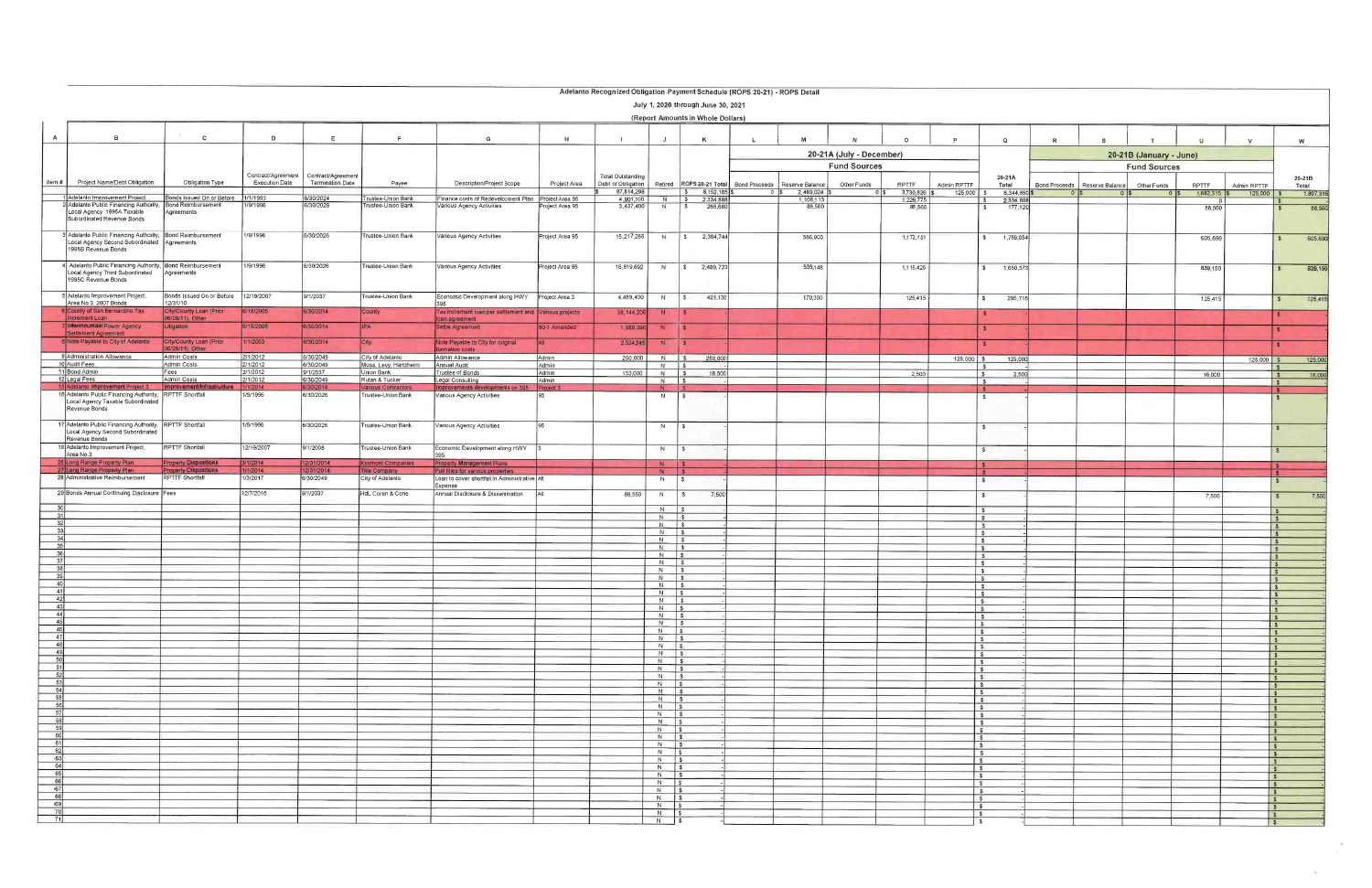# Adelanto Recognized Obligation Payment Schedule (ROPS 20-21) - Report of Cash Balances<br>July 1, 2011 through June 30, 2018<br>(Report Amounts in Whole Dollars)

|   | Pursuant to Health and Safety Code section 34177 (I), Redevelopment Property Tax Trust Fund (RPTTF) may be listed as a source of payment on the ROPS, but<br>source is available or when payment from property tax revenues is required by an enforceable obligation. For tips on how to complete the Report of Cash Baland |                                       |                                      |                                                                                     |                                    |                           |  |
|---|-----------------------------------------------------------------------------------------------------------------------------------------------------------------------------------------------------------------------------------------------------------------------------------------------------------------------------|---------------------------------------|--------------------------------------|-------------------------------------------------------------------------------------|------------------------------------|---------------------------|--|
| A | В                                                                                                                                                                                                                                                                                                                           | $\mathbf C$                           | D                                    | Ε                                                                                   | $\mathsf F$                        | G                         |  |
|   |                                                                                                                                                                                                                                                                                                                             |                                       |                                      | <b>Fund Sources</b>                                                                 |                                    |                           |  |
|   |                                                                                                                                                                                                                                                                                                                             |                                       | <b>Bond Proceeds</b>                 | <b>Reserve Balance</b>                                                              | <b>Other Funds</b>                 | <b>RPTTF</b>              |  |
|   | ROPS 17-18 Cash Balances<br>$(07/01/17 - 06/30/18)$                                                                                                                                                                                                                                                                         | Bonds issued on or<br>before 12/31/10 | Bonds issued on or<br>after 01/01/11 | Prior ROPS RPTTF<br>and Reserve<br><b>Balances retained</b><br>for future period(s) | Rent,<br>Grants,<br>Interest, etc. | Non-Admin<br>and<br>Admin |  |
|   | 1 Beginning Available Cash Balance (Actual 07/01/17)                                                                                                                                                                                                                                                                        |                                       |                                      |                                                                                     |                                    |                           |  |
|   | RPTTF amount should exclude "A" period distribution amount                                                                                                                                                                                                                                                                  |                                       |                                      |                                                                                     |                                    |                           |  |
|   |                                                                                                                                                                                                                                                                                                                             |                                       |                                      |                                                                                     |                                    |                           |  |
|   |                                                                                                                                                                                                                                                                                                                             | 7,054,378                             |                                      | 2,541,161                                                                           | 890,866                            | 0                         |  |
|   | 2 Revenue/Income (Actual 06/30/18)<br>RPTTF amount should tie to the ROPS 17-18 total distribution from the<br>County Auditor-Controller                                                                                                                                                                                    |                                       |                                      |                                                                                     |                                    |                           |  |
|   |                                                                                                                                                                                                                                                                                                                             | 127,550                               |                                      |                                                                                     | 64,642                             | 5,827,231                 |  |
|   | 3 Expenditures for ROPS 17-18 Enforceable<br>Obligations (Actual 06/30/18)                                                                                                                                                                                                                                                  |                                       |                                      |                                                                                     |                                    |                           |  |
|   |                                                                                                                                                                                                                                                                                                                             | 485,577                               |                                      | 2,099,119                                                                           |                                    | 2,403,768                 |  |
| 4 | Retention of Available Cash Balance (Actual 06/30/18)<br>RPTTF amount retained should only include the amounts distributed as<br>reserve for future period(s)                                                                                                                                                               |                                       |                                      |                                                                                     |                                    |                           |  |
|   |                                                                                                                                                                                                                                                                                                                             | 6,696,351                             |                                      | 442.042                                                                             | 890,866                            | 2,152,476                 |  |
|   | 5   ROPS 17-18 RPTTF Prior Period Adjustment<br>RPTTF amount should tie to the Agency's ROPS 17-18 PPA form<br>submitted to the CAC                                                                                                                                                                                         |                                       | No entry required                    |                                                                                     |                                    | 1,276,319                 |  |
| 6 | Ending Actual Available Cash Balance (06/30/18)<br>C to F = $(1 + 2 - 3 - 4)$ , G = $(1 + 2 - 3 - 4 - 5)$                                                                                                                                                                                                                   | \$<br>0 <sup>1</sup>                  | \$<br>$0$   \$                       | $0$   \$                                                                            | $64,642$ \$                        | (5, 332)                  |  |

| but only to the extent no other funding<br>ances Form, see Cash Balance Tips Sheet. |
|-------------------------------------------------------------------------------------|
| Н                                                                                   |
|                                                                                     |
|                                                                                     |
|                                                                                     |
| <b>Comments</b>                                                                     |
|                                                                                     |
|                                                                                     |
|                                                                                     |
|                                                                                     |
|                                                                                     |
|                                                                                     |
|                                                                                     |
|                                                                                     |
|                                                                                     |
|                                                                                     |
|                                                                                     |
|                                                                                     |
|                                                                                     |
|                                                                                     |
|                                                                                     |